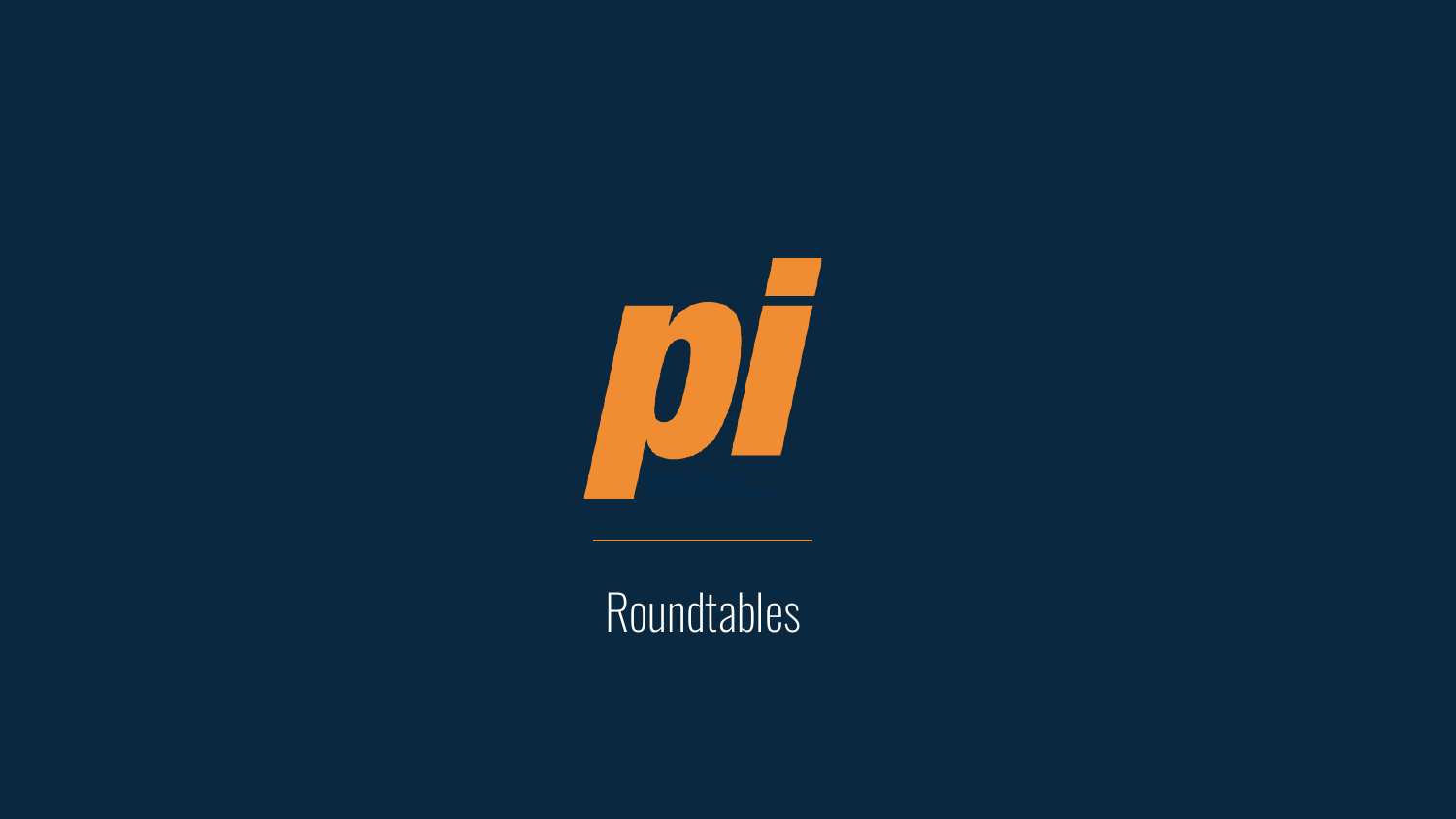# **DI** ROUNDTABLES

At portfolio institutional we pride ourselves on quality.

Our roundtable supplements are considered market leaders due to their quality content, design and attendees. As a result of our digital capabilities, we are able to replicate this high-standard online too.

See our past roundtables [here](https://www.portfolio-institutional.co.uk/roundtables/)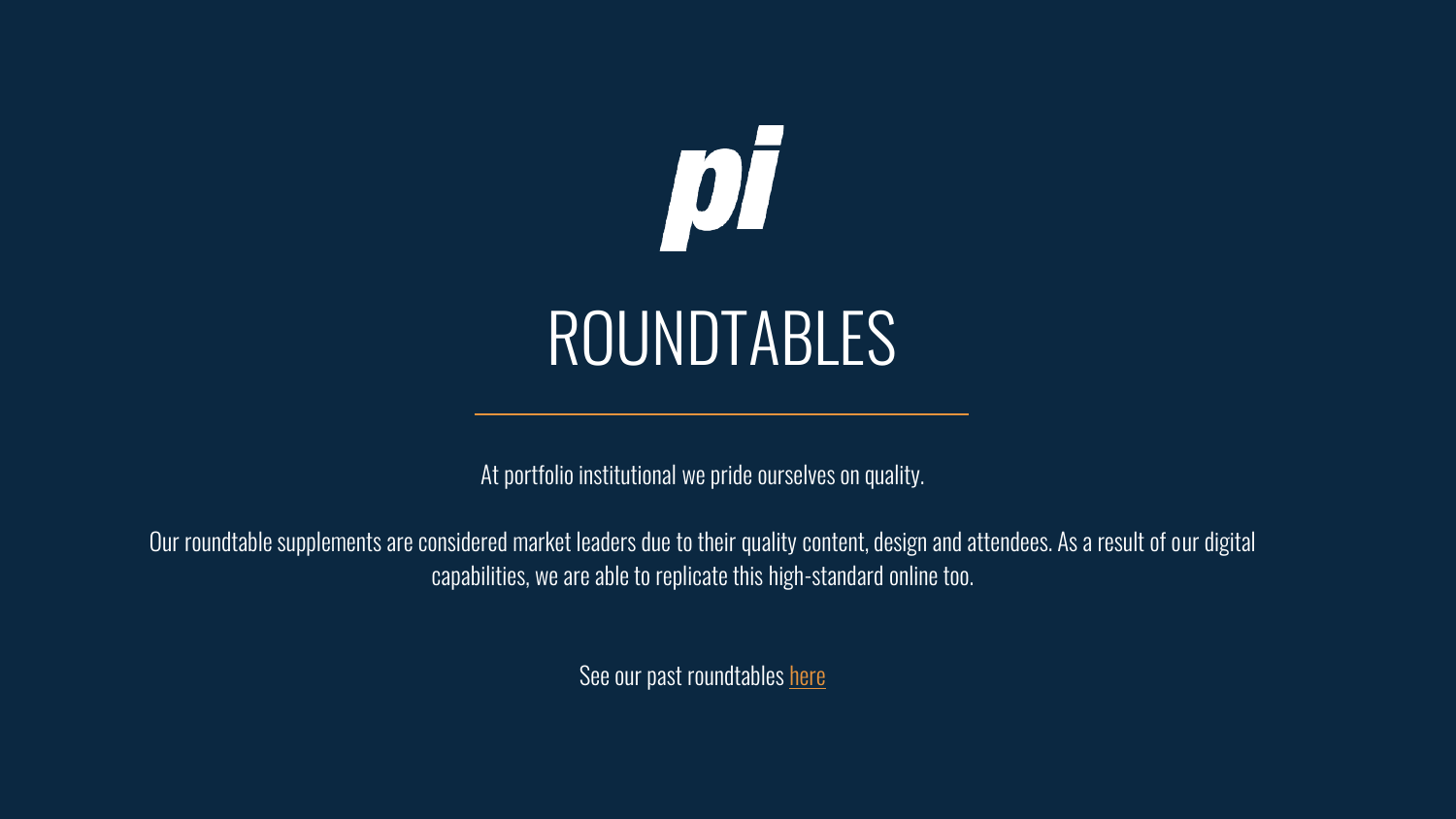### ROUNDTABLE STATISTICS









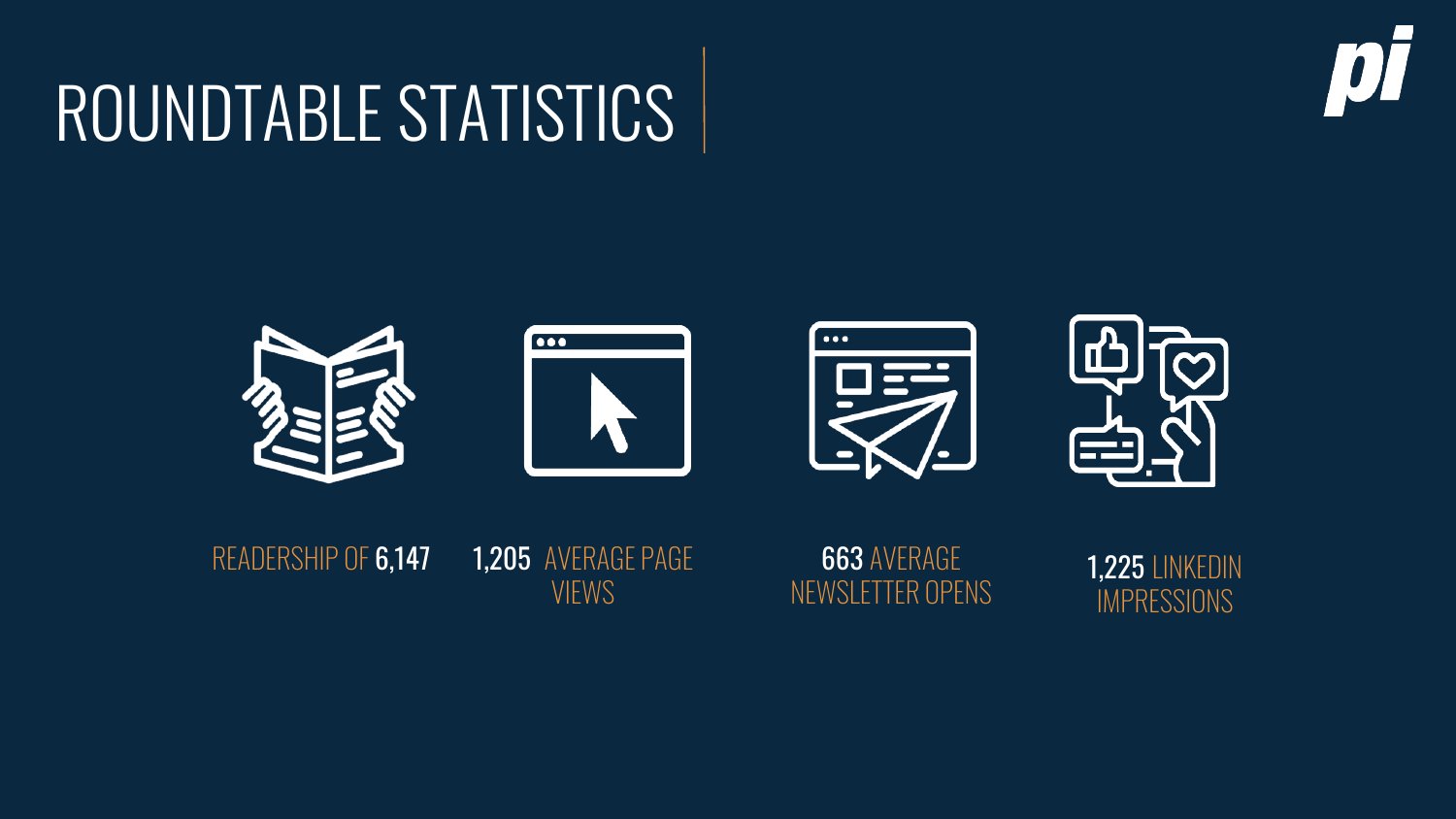## PACKAGE 1 - VIRTUAL



#### INCLUDES:

- Meet and engage in a discussion with asset owners, investment consultants and trustees, virtually
- Have your say by providing us with your discussion points, which will be considered by our editor
- The sponsor's comments along with photos will **appear within the digital and print issue of the magazine**
- A sponsor logo, attendee photograph and short bio will also be featured
- The roundtable video will be circulated on our weekly newsletter as well as on our social media platforms
- You will receive the link to the video
- 

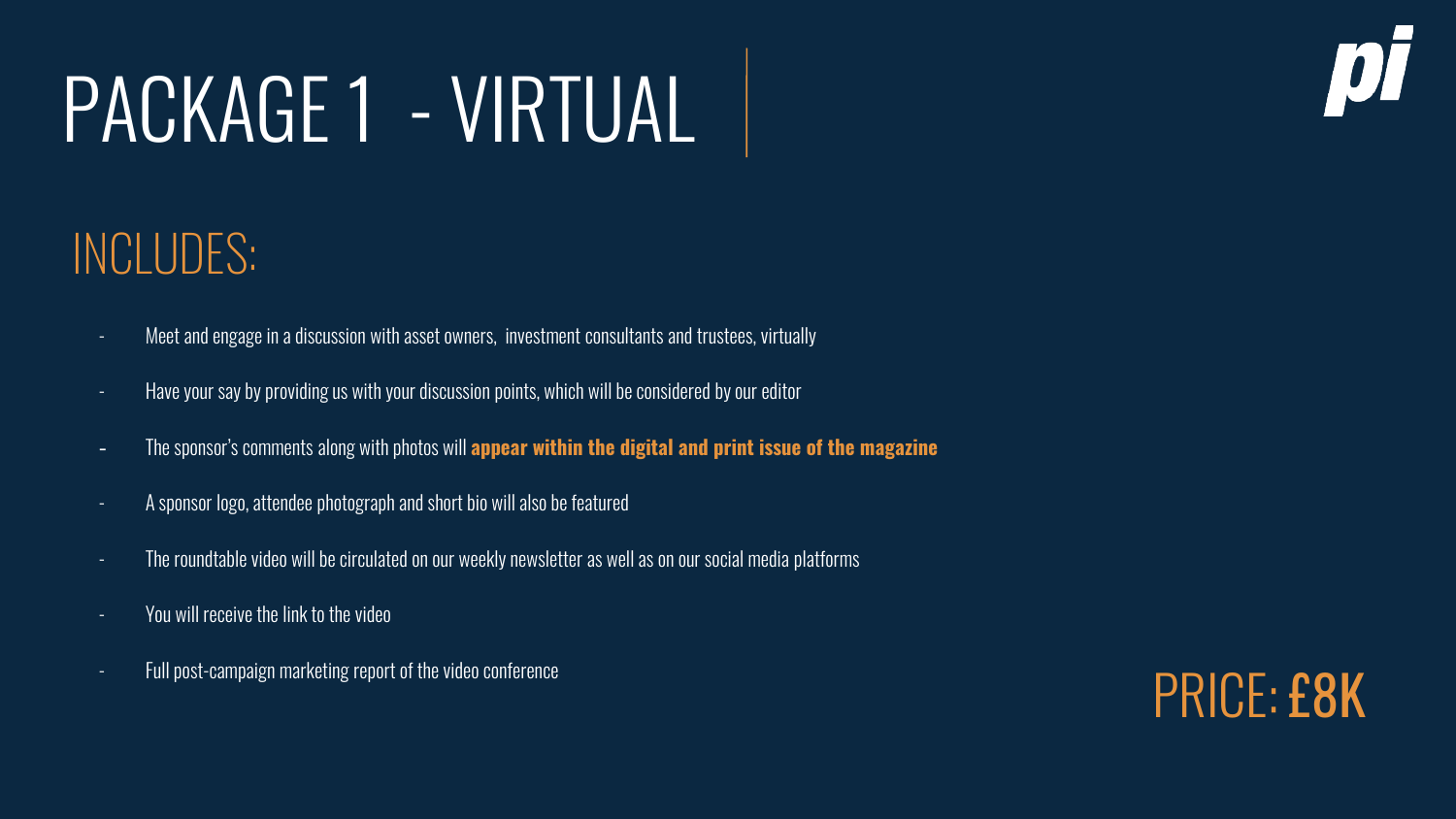## PACKAGE 2 - IN-PERSON



#### INCLUDES:

- Meet and engage in a discussion with asset owners, investment consultants and trustees
- Have input into the agenda
- Send us your wish list of asset owners/consultants that you would like to attend and we will invite them on your behalf
- A transcript of the roundtable will be published as a print and digital supplement
- Network with the roundtable speakers and the audience (approx. 10 people) at a post-roundtable reception
- A sponsor logo, attendee photograph and short bio will be featured in the supplement
- Receive 1 full page advert and a two-page position paper within the supplement
- Possibility to distribute marketing material on the day (goody bags)
- 

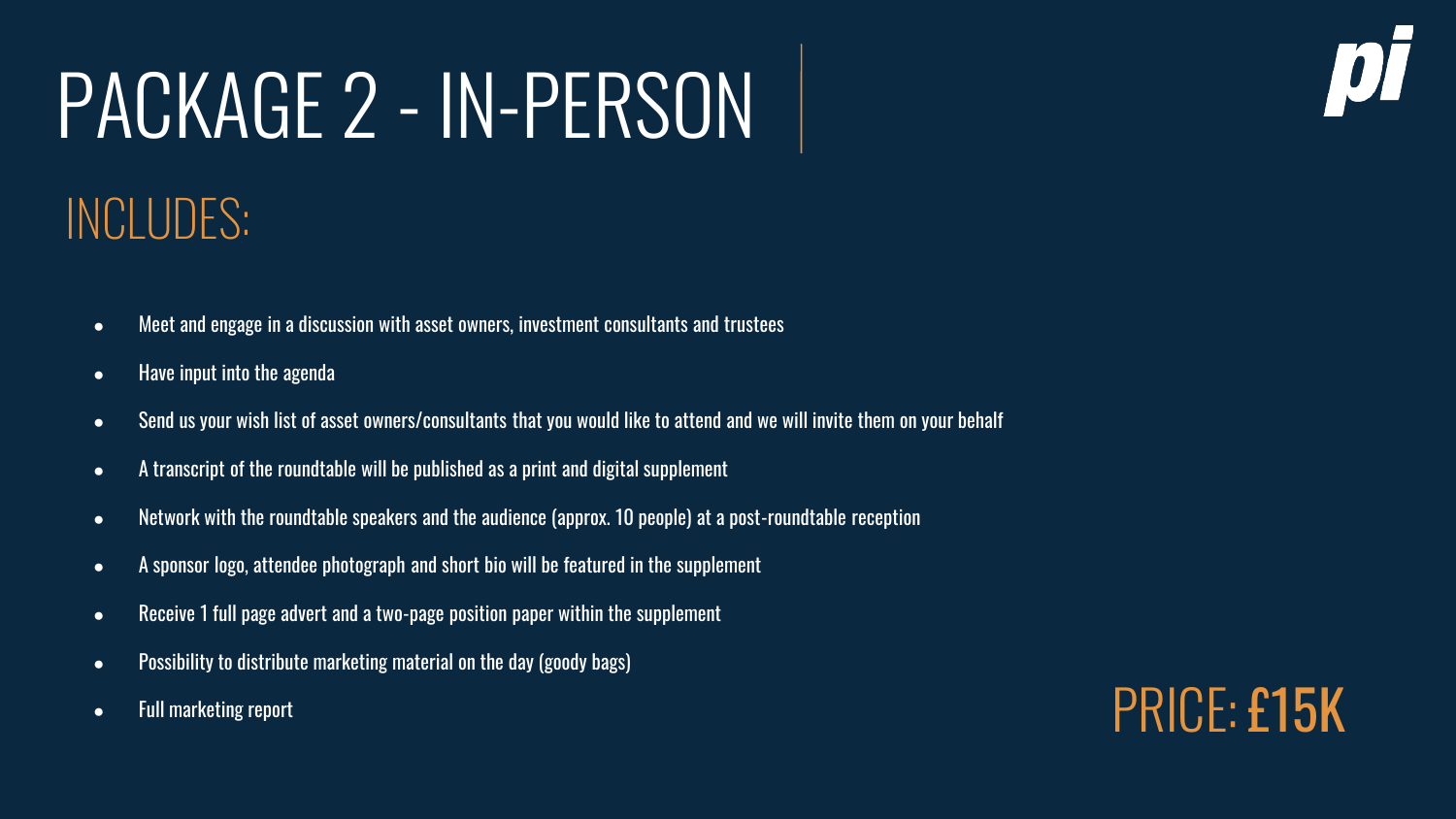## PACKAGE 3 - SOLE SPONSORSHIP

### INCLUDES:

- Choose your roundtable topic and target market
- Meet and engage in a discussion with asset owners, investment consultants and trustees
- $\bullet$  Write the agenda with the editor
- Send us your wish list of asset owners/consultants that you would like to attend and we will invite them on your behalf
- $\bullet$  A write up of the roundtable will be published in the following print and digital issue of pi
- Network with the roundtable speakers and the audience (approx. 10 people) at a post-roundtable reception
- A sponsor logo, attendee photograph and short bio will be featured in the write up
- Possibility to distribute marketing material on the day (goody bags)
- Full marketing report

You have the option to upgrade to a supplement from the write up

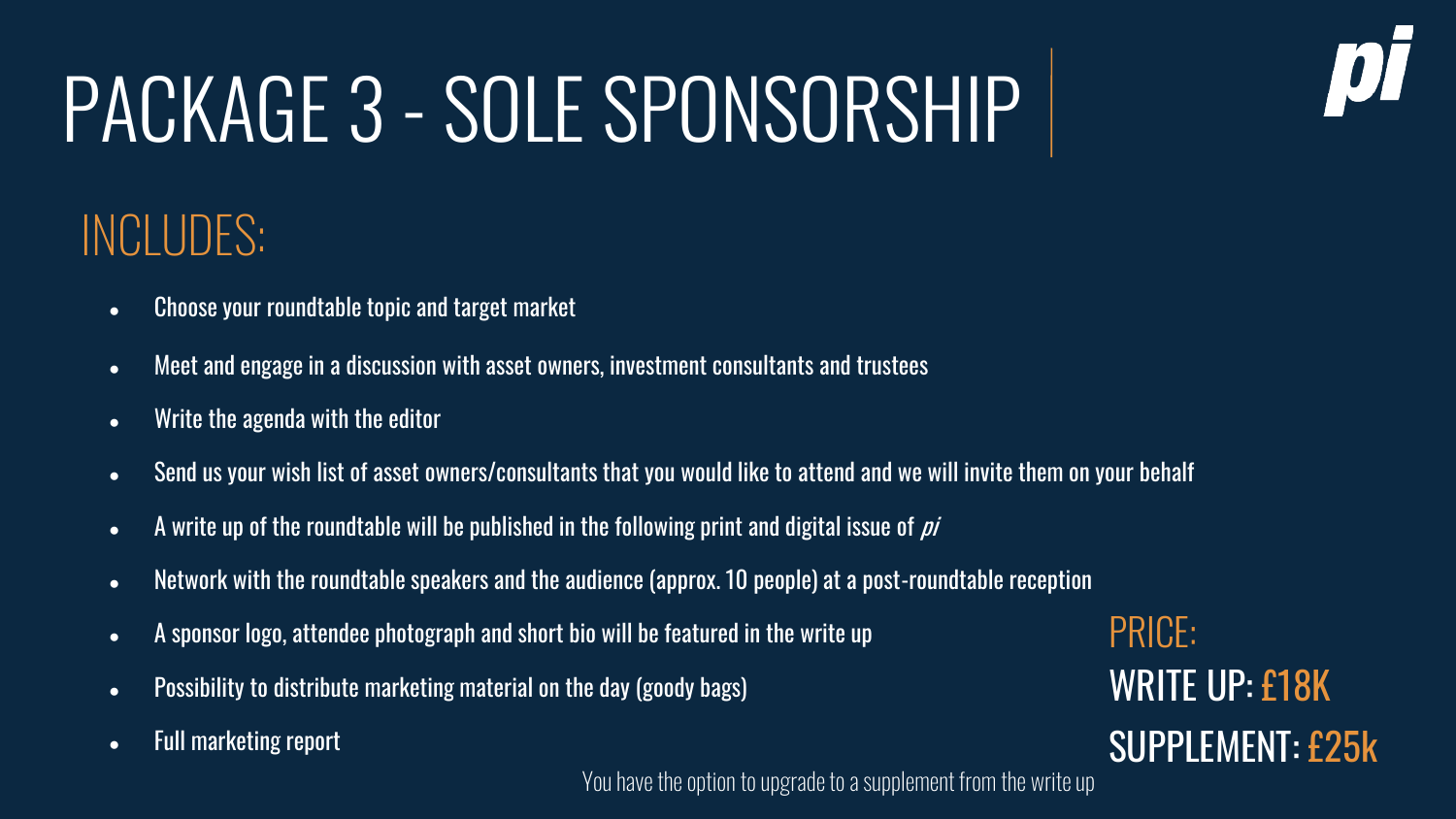### 2022 TOPICS



| <b>MONTH</b>           | <b>PUBLISHED</b>     | <b>TOPIC</b>                |
|------------------------|----------------------|-----------------------------|
| 22nd February          | Supplement March     | <b>Fixed Income</b>         |
| 30 <sup>th</sup> March | Supplement May       | Private Markets             |
| 28th April             | Supplement June      | Bonds/ESG                   |
| 21st June              | Supplement September | <b>Emerging Market Debt</b> |
| 6 <sup>th</sup> July   | Write up September   | ESG Club - Conference       |
| September              | October              | Responsible Investing       |
| October                | November             | <b>Defined Contribution</b> |
| November               | December/January     | Preparing for 2023          |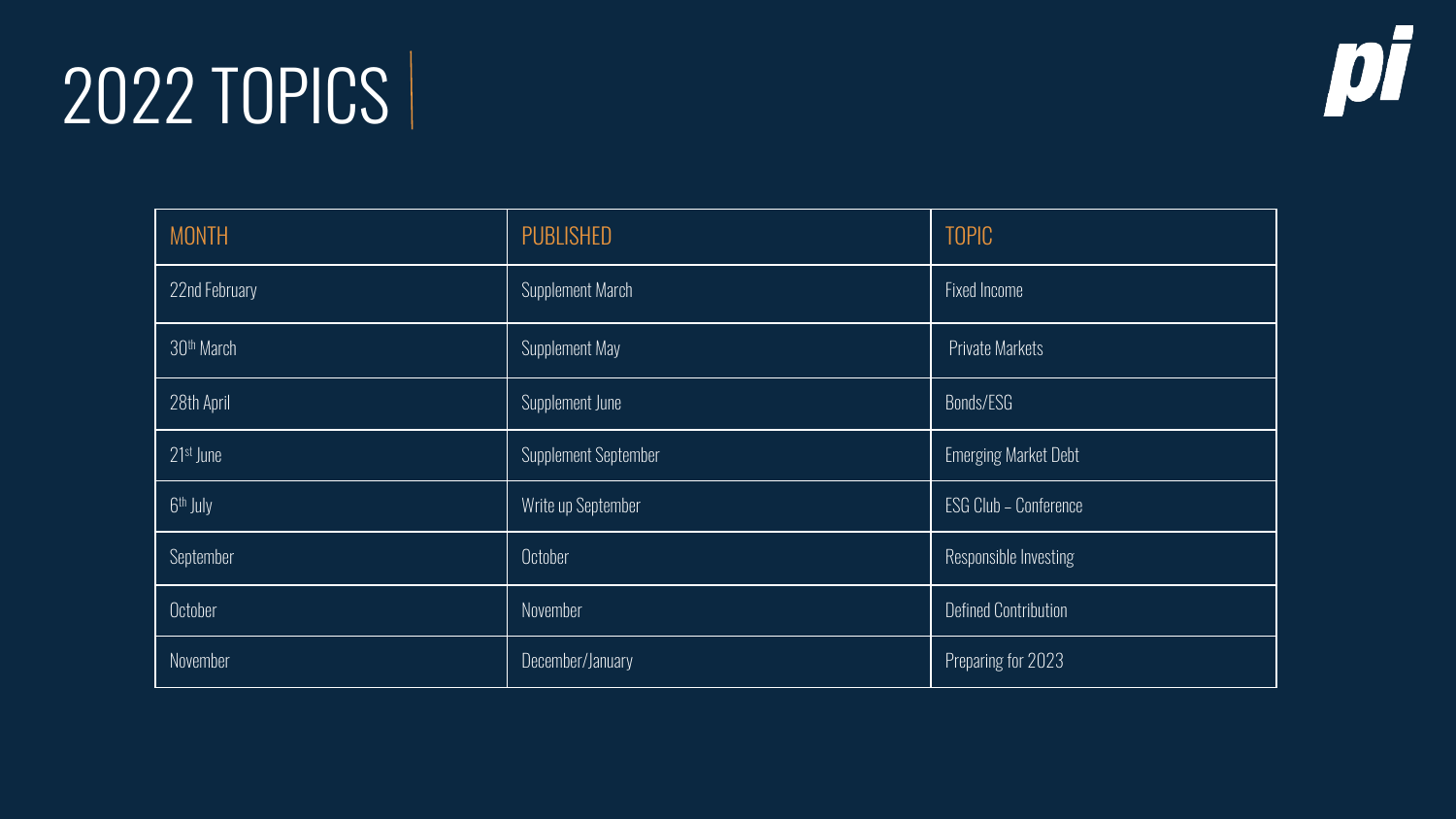### OTHER POSSIBLE TOPICS

#### INCLUDE:

- Advisory and institutional investment
- Endgame
- Stewardship
- Direct lending
- Private credit
- Property
- LGPS
- Preparing for buyout
- Diversity & Inclusion
- Alternatives

**Get in touch if there is another topic that you would also like to discuss.**